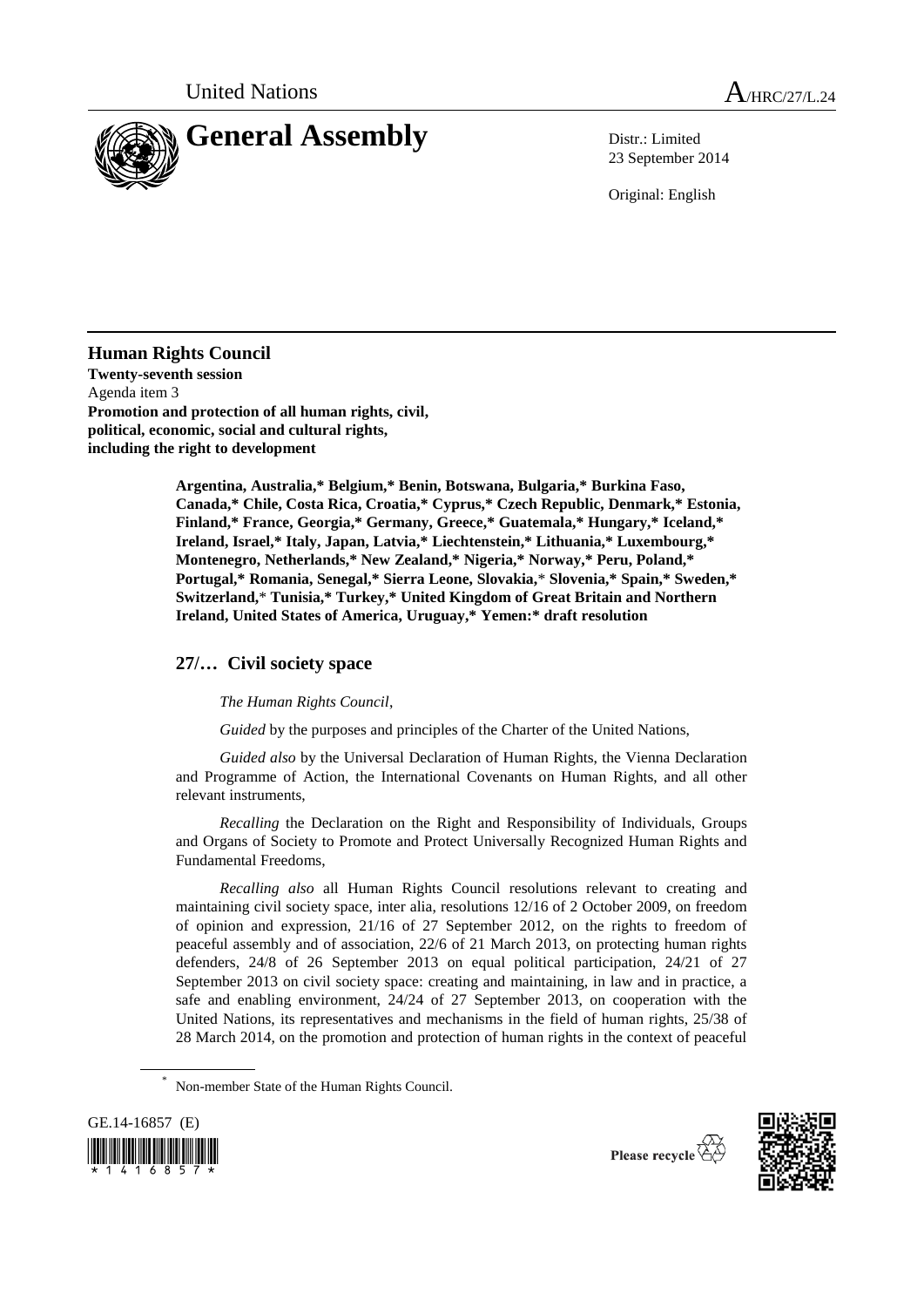protests, and 26/13 of 26 June 2014 on the promotion, protection and enjoyment of human rights on the Internet,

*Recognizing* the important role of civil society at the local, national, regional and international levels, and that civil society facilitates the achievement of the purposes and principles of the United Nations,

*Reaffirming* that special emphasis should be given to measures to assist in the strengthening of a pluralistic civil society, including through the strengthening of the rule of law, social and economic development, the promotion of the right to freedom of expression, online and offline, including artistic expression and creativity, access to information, the rights of peaceful assembly and freedom of association, including the right and ability to solicit, receive and utilize resources, and the administration of justice, and to the real and effective participation of the people in the decision-making processes,

*Recognizing* the crucial importance of the active involvement of civil society, at all levels, in processes of governance and in promoting good governance, including through transparency and accountability, at all levels, which is indispensable for building peaceful, prosperous and democratic societies,

*Recognizing also* that creating and maintaining a safe and enabling environment in which civil society can operate free from hindrance and insecurity assists States in fulfilling their existing international human rights obligations and commitments, without which equality, accountability and the rule of law are severely weakened,

*Mindful* that domestic legal and administrative provisions and their application should facilitate, promote and protect an independent, diverse and pluralistic civil society, and in this regard strongly rejecting all threats, attacks, reprisals and acts of intimidation against civil society actors, and underscoring that States should investigate any such alleged acts, ensure accountability and effective remedies, and take steps to prevent any further such threats, attacks, reprisals or acts of intimidation,

*Underscoring* that the legal framework within which civil society operates is that of national legislation consistent with the Charter of the United Nations and international human rights law,

*Deeply concerned* that, in some instances, domestic legal and administrative provisions, such as national security and counter-terrorism legislation, and other measures, such as provisions on funding to civil society, have sought to or have been misused to hinder the work and endanger the safety of civil society in a manner contrary to international law, and recognizing the urgent need to prevent and stop the use of such provisions, and to review and, where necessary, amend any relevant provisions in order to ensure compliance with international human rights law and, as appropriate, international humanitarian law,

*Welcoming* the recent enactment by some States of national legislation and policies to facilitate, promote and protect civil society space consistent with international human rights law, and looking forward to their effective implementation,

1. *Welcomes* the holding on 11 March 2014 of the panel discussion on the importance of the promotion and protection of civil society space and the summary report thereof; 1

*Reminds* States of their obligation to respect and fully protect the civil, political, economic, social and cultural rights of all individuals, inter alia, the rights to

 $1$  A/HRC/27/33.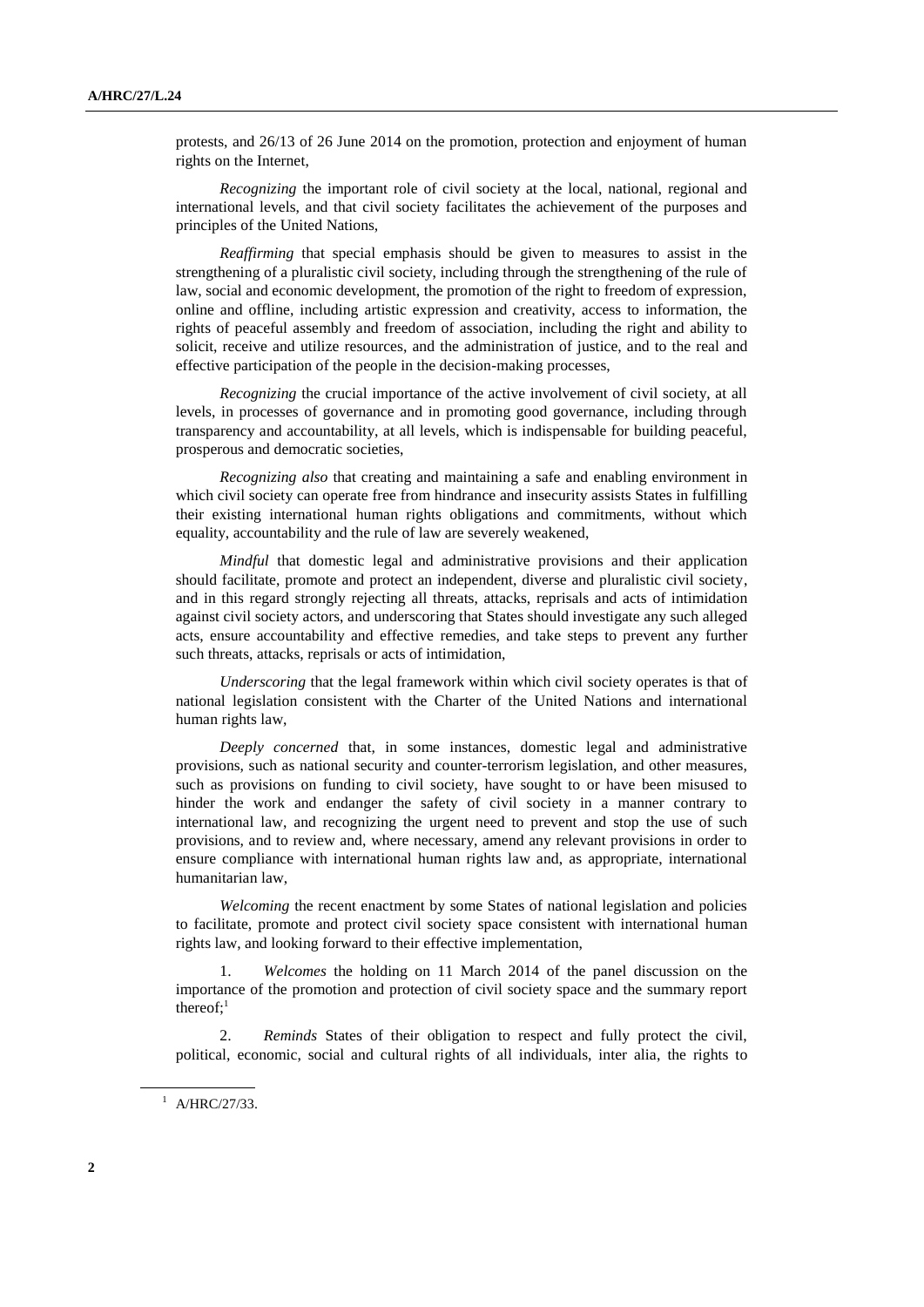freedom of expression and opinion and to assemble peacefully and associate freely, online as well as offline, including for persons espousing minority or dissenting views or beliefs, and that respect for all such rights, in relation to civil society, contributes to addressing and resolving challenges and issues that are important to society, such as addressing financial and economic crises, responding to public health crises, responding to humanitarian crises, including in the context of armed conflict, promoting the rule of law and accountability, achieving transitional justice goals, protecting the environment, realizing the right to development, empowering persons belonging to minorities and vulnerable groups, combating racism and racial discrimination, supporting crime prevention, countering corruption, promoting corporate social responsibility and accountability, combating human trafficking, empowering women and youth, advancing social justice and consumer protection, and the realization of all human rights;

3. *Urges* States to create and maintain, in law and in practice, a safe and enabling environment in which civil society can operate free from hindrance and insecurity;

4. *Emphasizes* the importance of civil society space for empowering persons belonging to minorities and vulnerable groups, as well as persons espousing minority or dissenting views or beliefs, and in that regard calls upon States to ensure that legislation, policies and practices do not undermine the enjoyment of their human rights or the activities of civil society in defending their rights;

5. *Also emphasizes* the important role of artistic expression and creativity in the development of society and, accordingly, the importance of a safe and enabling environment for civil society in that regard, in line with article 19 of the International Covenant on Civil and Political Rights;

6. *Urges* States to acknowledge publicly the important and legitimate role of civil society in the promotion of human rights, democracy and the rule of law;

7. *Also urges* States to engage with civil society to enable it to participate in the public debate on decisions that would contribute to the promotion and protection of human rights and the rule of law, and of any other relevant decisions;

8. *Stresses in particular* the valuable contribution of civil society in providing input to States on the potential implications of legislation, when such legislation is being developed, debated, implemented or reviewed;

9. *Urges* States to ensure access to justice, accountability and end impunity for human rights violations and abuses against civil society actors, including by putting in place, and where necessary reviewing and amending, relevant laws, policies, institutions and mechanisms to create and maintain a safe and enabling environment in which civil society can operate free from hindrance and insecurity;

10. *Calls upon* States to ensure that provisions on funding to civil society are in compliance with their international human rights obligations and commitments and are not misused to hinder the work or endanger the safety of civil society actors, and underlines the importance of the right and ability to solicit, receive and utilize resources for its work;

*Urges* all non-State actors to respect all human rights and not to undermine the capacity of civil society to operate free from hindrance and insecurity;

12. *Emphasizes* the essential role of civil society in subregional, regional and international organizations, including in support of the organizations' work, and in sharing experience and expertise through effective participation in meetings in accordance with relevant rules and modalities, and in this regard reaffirms the right of everyone, individually and in association with others, to unhindered access to and communication with